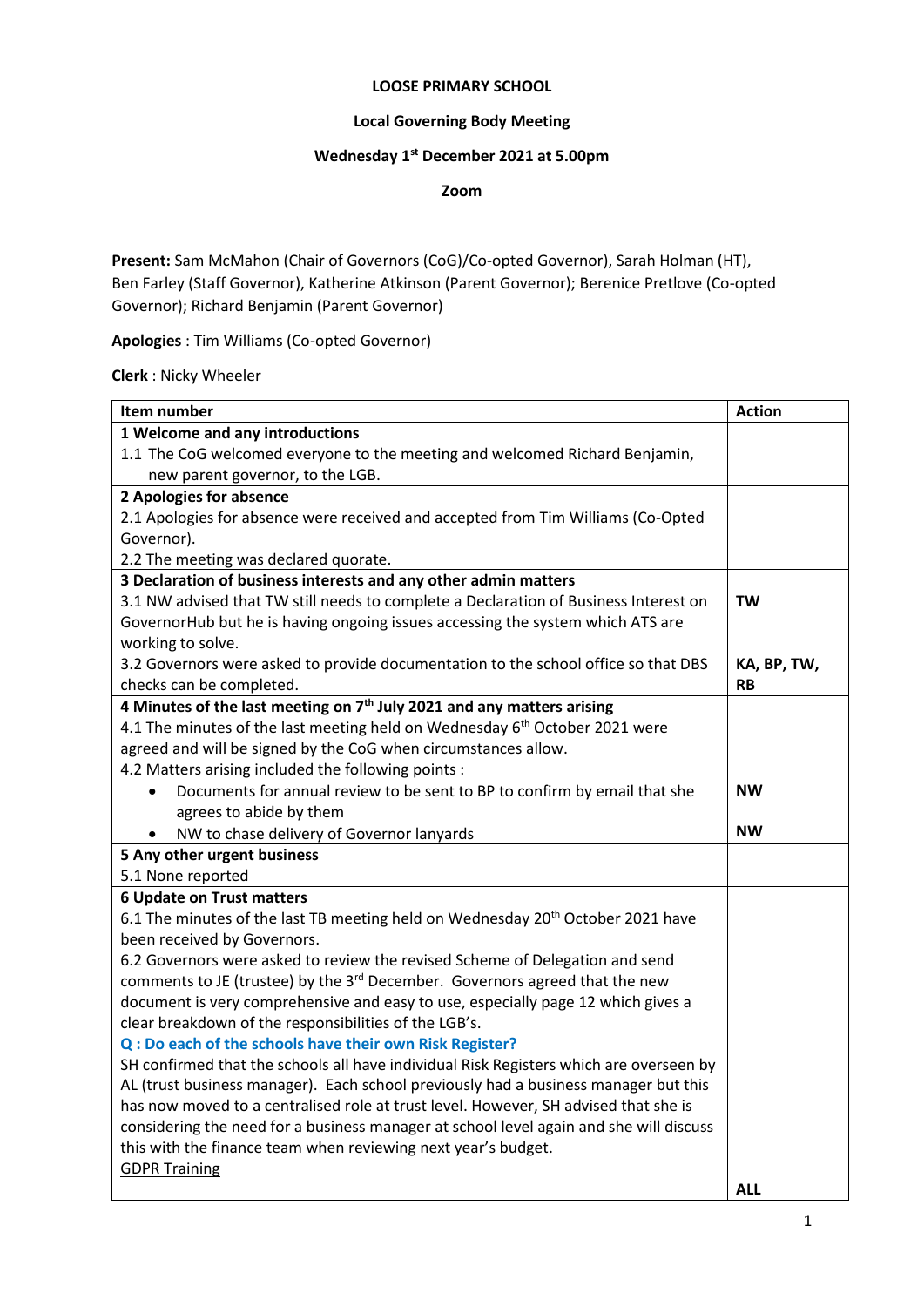| 6.3 NW explained that all governors will be sent a link to complete GDPR training. RB   |  |  |  |  |
|-----------------------------------------------------------------------------------------|--|--|--|--|
| was nominated as the lead GDPR governor and will need to complete an additional         |  |  |  |  |
| GDPR training module.                                                                   |  |  |  |  |
| <b>7 Trust policies</b>                                                                 |  |  |  |  |
| 7.1 The following policies, which had been uploaded onto the CPP website, were duly     |  |  |  |  |
| noted by Governors:                                                                     |  |  |  |  |
| Policies with no changes:                                                               |  |  |  |  |
| Managing Allegations against Staff<br>$\bullet$                                         |  |  |  |  |
| Complaints<br>$\bullet$                                                                 |  |  |  |  |
| Policies with revisions:                                                                |  |  |  |  |
| Absence of staff and Special Leave<br>$\bullet$                                         |  |  |  |  |
| <b>Educational Visits</b><br>$\bullet$                                                  |  |  |  |  |
| <b>Extended Services</b><br>$\bullet$                                                   |  |  |  |  |
| Finance<br>$\bullet$                                                                    |  |  |  |  |
| Health & Safety<br>$\bullet$                                                            |  |  |  |  |
| Lettings<br>$\bullet$                                                                   |  |  |  |  |
|                                                                                         |  |  |  |  |
| Pay & Reward<br>$\bullet$                                                               |  |  |  |  |
| Risk Register - to receive for review<br>$\bullet$                                      |  |  |  |  |
| Safeguarding/Keeping Children Safe in Education<br>$\bullet$                            |  |  |  |  |
| Teaching & Learning<br>$\bullet$                                                        |  |  |  |  |
| New Policies:                                                                           |  |  |  |  |
| Supporting pupils with health needs who cannot attend school                            |  |  |  |  |
| 8 School strategic matters                                                              |  |  |  |  |
| <b>Headteachers report</b>                                                              |  |  |  |  |
| <b>Staffing Update</b>                                                                  |  |  |  |  |
| 8.1-8.5 Contained in confidential annex.                                                |  |  |  |  |
| 8.6 HT is pleased to report that staff absence is now improving as Covid cases reduce.  |  |  |  |  |
| She praised staff for their flexible and resilient approach to the challenging time the |  |  |  |  |
| school has experienced.                                                                 |  |  |  |  |
| 8.7 Many events have been cancelled and maintaining numerous bubbles with high          |  |  |  |  |
| levels of staff absence has proved difficult but there are now only 2 bubbles left in   |  |  |  |  |
| place. Teachers have also found it challenging trying to teach remotely whilst also     |  |  |  |  |
| having pupils in class to manage.                                                       |  |  |  |  |
| 8.8 The HT reported that parents have been very supportive of the school with very      |  |  |  |  |
| few complaints received and the children have proven themselves extremely resilient     |  |  |  |  |
| in dealing with all of the changes.                                                     |  |  |  |  |
| <b>Staff Appraisal</b>                                                                  |  |  |  |  |
| 8.9 SH advised that all pay appraisals have now been completed and 4 teachers and 4     |  |  |  |  |
| leaders were assessed for pay progression. The disciplined enquiry approach is being    |  |  |  |  |
| implemented and the AHT has created a pack for staff with a range of resources and      |  |  |  |  |
| sample questions. The questions are being collected from staff and categorised into     |  |  |  |  |
| groups to allow staff to be sorted into research groups to work together on the next    |  |  |  |  |
| inset day. There are a wide range of questions, some of which feed into each other,     |  |  |  |  |
| and staff are positive about implementing the new system. Governors will be able to     |  |  |  |  |
| monitor progress as part of the regular monitoring visits.                              |  |  |  |  |
| <b>Professional Development Summary</b>                                                 |  |  |  |  |
| 8.10 BF explained that trust led training is continuing, although some of the sessions  |  |  |  |  |
| have been via Zoom, and this offers an opportunity for subject leaders to share ideas   |  |  |  |  |
| across the school. Following research completed by BF within both the corporate and     |  |  |  |  |
| education sector the format of school PDMs has now changed. He has created a            |  |  |  |  |
| sheet with 10 bullet points to guide the member of staff presenting the session.        |  |  |  |  |
| Approximately 20 minutes at the start of each session is devoted to a presentation      |  |  |  |  |
|                                                                                         |  |  |  |  |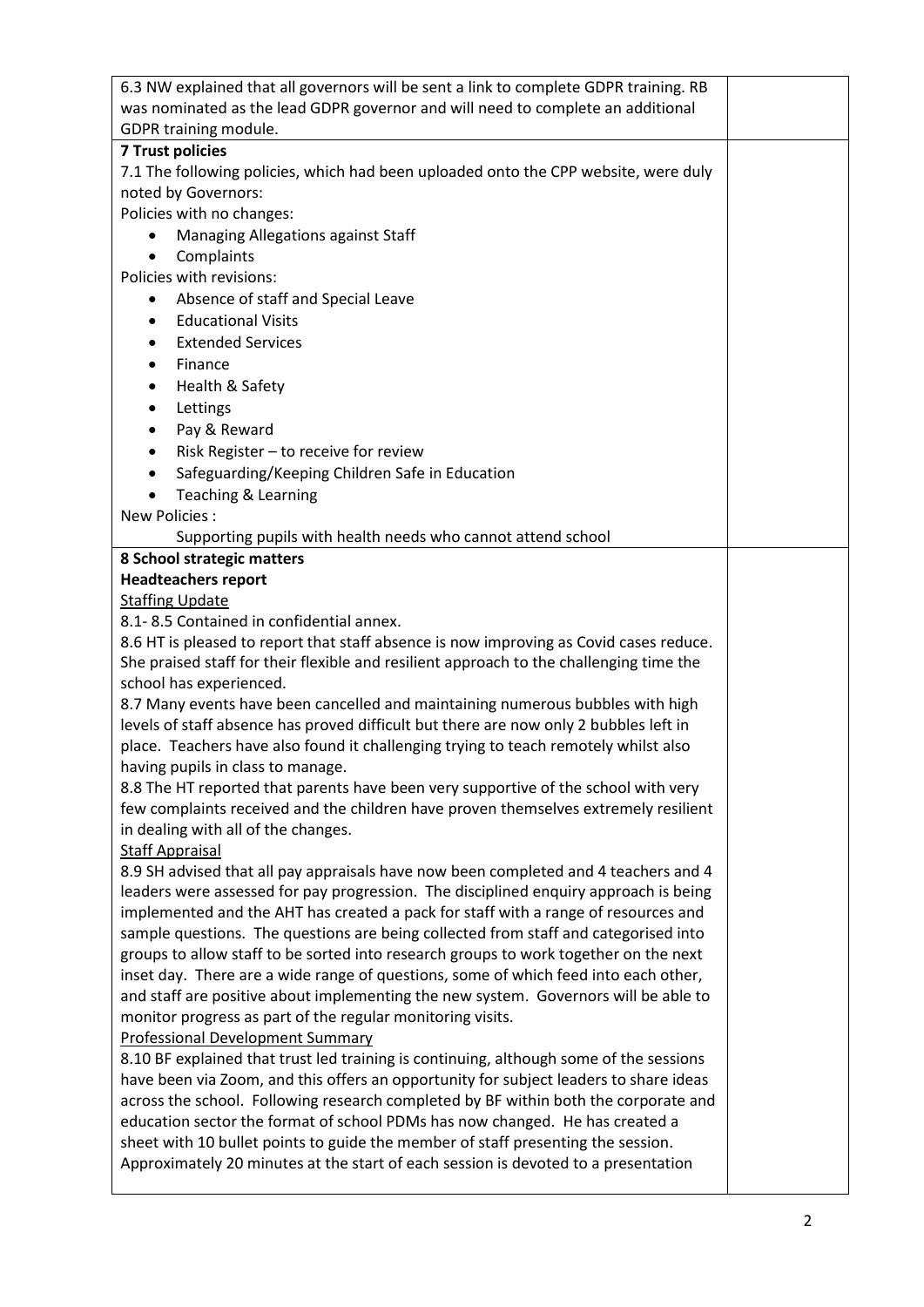| from the leader then the remaining time is available for staff to discuss ways to                                                                                 |           |
|-------------------------------------------------------------------------------------------------------------------------------------------------------------------|-----------|
| implement the actions / goals.                                                                                                                                    |           |
| 8.11 SH explained that significant investment is made into training and professional                                                                              |           |
| development, including the trust led training sessions. MC (Trust Leader) wants trust                                                                             |           |
| training sessions to take place within the school day which, whilst beneficial for staff                                                                          |           |
| wellbeing, can be challenging for the school to release teachers and arrange cover.                                                                               |           |
| The HT & AHT both feel that the trust training is excellent, however, this needs to be                                                                            | <b>SM</b> |
| balanced with the impact on the school day. SM agreed to raise this concern at the                                                                                |           |
| next Chair's meeting.                                                                                                                                             |           |
| Premises                                                                                                                                                          |           |
| 8.12 The HT advised that it is proving difficult to obtain three quotes for the planned                                                                           | NW/AL     |
| creation of an Atrium. AL has been liaising with the Site Manager and the HT would                                                                                |           |
| like an update as she is hoping for the work to be completed by Easter to allow more                                                                              |           |
| space for staff to offer catch up support to pupils.                                                                                                              |           |
| <b>School Strategic Document</b>                                                                                                                                  | <b>SH</b> |
| 8.13 The HT advised that the School Strategic Document will be updated and<br>circulated to Governors at the end of term.                                         |           |
| <b>School Statutory Documents</b>                                                                                                                                 |           |
| 8.14 Governors reviewed and approved the Pupil Premium and Catch Up Premium                                                                                       |           |
| Funding Reports.                                                                                                                                                  |           |
| 9 Safeguarding and disability matters                                                                                                                             |           |
| 9.1 SH advised that the school Covid Risk Assessment is being continually updated and                                                                             |           |
| circulated to parents as the situation is evolving in school. Public Health have been                                                                             |           |
| working closely with the school and confirmed that the school is taking appropriate                                                                               |           |
| action to control the situation. Classes have returned to bubbles where necessary to                                                                              |           |
| contain the spread and this has been working well. An additional challenge is finding                                                                             |           |
| supply teachers willing to work in school when high infection rates are high.                                                                                     |           |
| 10 Any other school matters                                                                                                                                       |           |
| 10.1 None                                                                                                                                                         |           |
| 11 Governor monitoring                                                                                                                                            |           |
| 11.1 KA & BP summarised the recent Leadership & Management visit which included                                                                                   |           |
| a tour of the school and opportunity to speak to staff. They were very impressed with                                                                             |           |
| the displays around school and pleased to hear that staff are positive about the                                                                                  |           |
| introduction of the disciplined enquiry approach and changes to the PDMs.                                                                                         |           |
| Q: Are staff visiting other schools?                                                                                                                              |           |
| The HT explained that due to Covid some visits had to be cancelled which is                                                                                       |           |
| disappointing as staff enjoy sharing best practise both with schools inside and outside                                                                           |           |
| of the trust.                                                                                                                                                     |           |
| 11.2 SM ran through details of the Quality of Education monitoring visit and<br>confirmed that reading remains a focus in school. Teachers are working hard to    |           |
| embed skills and vocabulary into pupils writing and promoting opportunities for                                                                                   |           |
| reading. Library books have been updated and a new book vending machine is used                                                                                   |           |
|                                                                                                                                                                   |           |
|                                                                                                                                                                   |           |
| for rewarding pupils. Sounds Write is a main focus and there has been significant                                                                                 |           |
| investment in staff training to promote its use in class. There is also an emphasis on                                                                            |           |
| creating a knowledge rich curriculum with subject leads working closely across                                                                                    |           |
| schools to develop it. History, geography and science have been the focus areas this                                                                              |           |
| term, with other subjects to be looked at in the future.                                                                                                          |           |
| 11.3 RB explained that the welfare and safeguarding review mainly focused on<br>nurture provision within the school and offered governors the opportunity to meet |           |
| both the nurture lead and speak to pupils. They reviewed the referral process for                                                                                 |           |
| pupils to the nurture team and looked at how they manage the transition back to                                                                                   |           |
| class. A walk around the school provided the opportunity to see the focus on                                                                                      |           |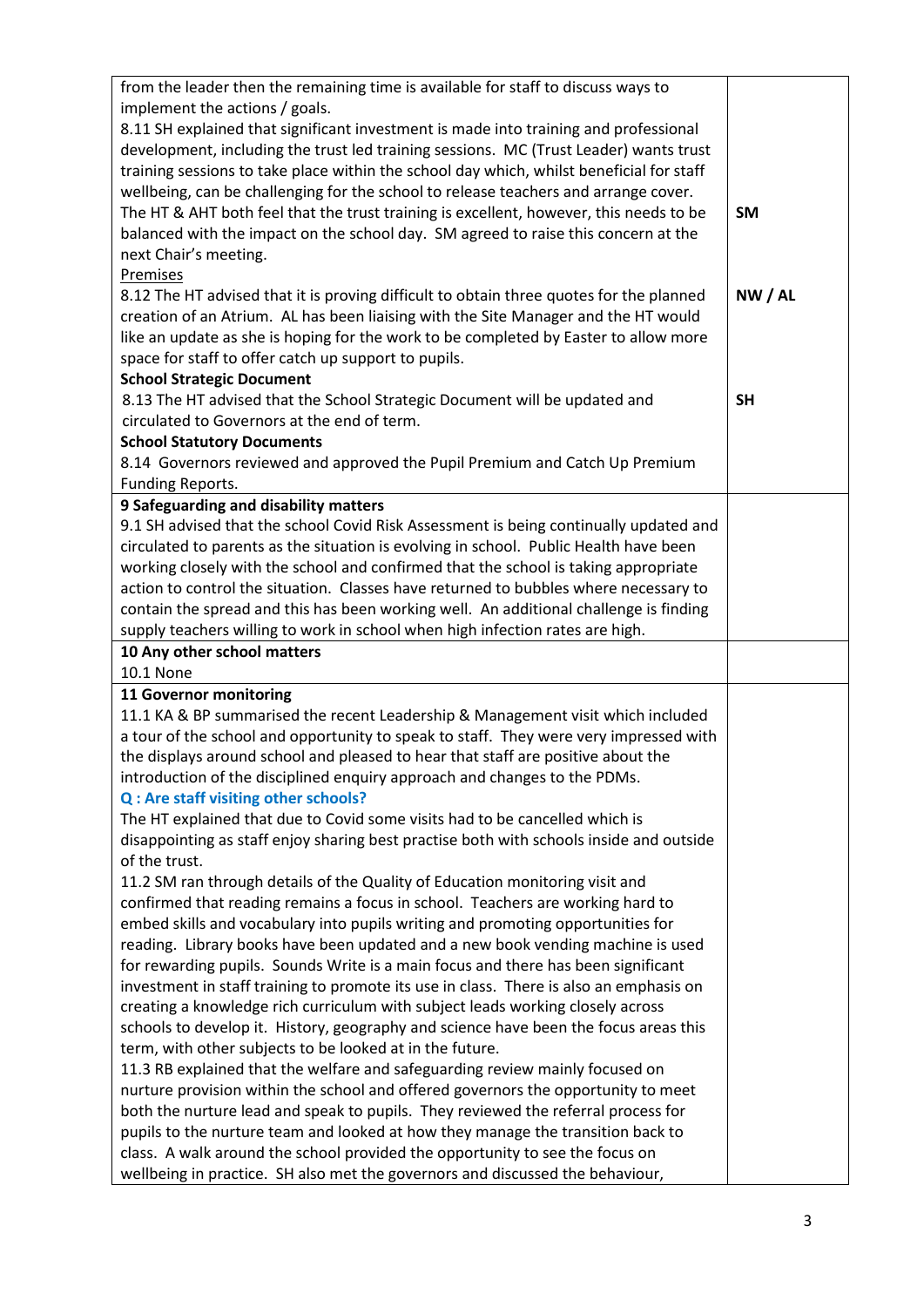| safeguarding and attendance policies and the MyConcern system now in place in |                                                                                               |           |
|-------------------------------------------------------------------------------|-----------------------------------------------------------------------------------------------|-----------|
|                                                                               | school.                                                                                       |           |
|                                                                               | 11.4 The Chair thanked governors for their time and positive feedback, especially RB          |           |
|                                                                               | who has only just joined the governing body. SH also thanked governors for the                |           |
|                                                                               | speedy return of reports which the staff find very useful for discussion.                     |           |
|                                                                               | 11.5 Confirmation of Monitoring dates/times for 21/22:                                        |           |
|                                                                               | Times for each of the dates below:                                                            |           |
|                                                                               | 8-10am – Leadership & Management (inc finance/budget)                                         |           |
|                                                                               | 10am-12noon - Quality of Education                                                            |           |
|                                                                               | 1-3pm - Welfare& Safeguarding (including Health & Safety)<br>Dates:                           |           |
|                                                                               |                                                                                               |           |
|                                                                               | Friday 4th March 22<br>Friday 17th June 22                                                    |           |
|                                                                               |                                                                                               |           |
|                                                                               | 12 Any other governor matters                                                                 |           |
|                                                                               | 12.1. SH advised governors that all of the schools in the trust are within the Ofsted         |           |
|                                                                               | window and, as the Ofsted framework has changed, they may find it useful to                   |           |
|                                                                               | complete the training available on GovernorHub in February.                                   |           |
|                                                                               | 12.2 SH advised governors that Peggy Murphy (trustee) has agreed to take over as the          |           |
|                                                                               | Chair of Governors from the 1 <sup>st</sup> January 2022 for up to one year and trustees have |           |
|                                                                               | also approved the appointment of SM as an Associate Governor, which allows her to             |           |
|                                                                               | remain on the LGB and offer support. Whilst SH expressed her gratitude to PM for              |           |
|                                                                               | stepping into the role she advised governors that the LGB will need to appoint a new          |           |
|                                                                               | Chair going forward. She also thanked SM for all her hard work as Chair and her               |           |
|                                                                               | support during challenging times.                                                             |           |
|                                                                               | 13 Agreement of confidentiality and action points                                             |           |
|                                                                               | 13.1 Confidential items were discussed and agreed.                                            |           |
|                                                                               | 13.2 Action points had been noted and NW would send these to Governors.                       | <b>NW</b> |
|                                                                               | 14 Points to feed back to the Trust Board                                                     |           |
|                                                                               | 14.1 SM to discuss training at the Chair's meeting to reiterate that the training on          |           |
|                                                                               | offer by the trust is excellent but it is difficult to find cover to release staff.           |           |
|                                                                               | 14.2 Governors also felt it would be useful to have more integration between LGBs             |           |
|                                                                               | and KA advised that she found it extremely useful to visit other governing body               |           |
|                                                                               | meetings.                                                                                     |           |
|                                                                               |                                                                                               |           |
|                                                                               | 15 Dates for next LGB meetings and any school events                                          |           |
|                                                                               | 2 <sup>nd</sup> February 22 at 5pm<br>$\bullet$                                               |           |
|                                                                               | 23rd March 22 at 5pm                                                                          |           |
|                                                                               | 18 <sup>th</sup> May 22 at 5pm                                                                |           |
|                                                                               | 6 <sup>th</sup> July 22 at 5pm                                                                |           |
|                                                                               | Governors to see weekly newsletter for school events.                                         | <b>NW</b> |
|                                                                               |                                                                                               |           |

Signed………………………………………… Date………………………………

# *(Chair of governors to initial bottom of every page)*

## **ACTION POINTS**

| Para no | Action point                                                          | By whom/when   |
|---------|-----------------------------------------------------------------------|----------------|
| 3.2     | Governors were asked to provide documentation to the school office so | KA. BP. TW. RB |
|         | that DBS checks can be completed                                      |                |